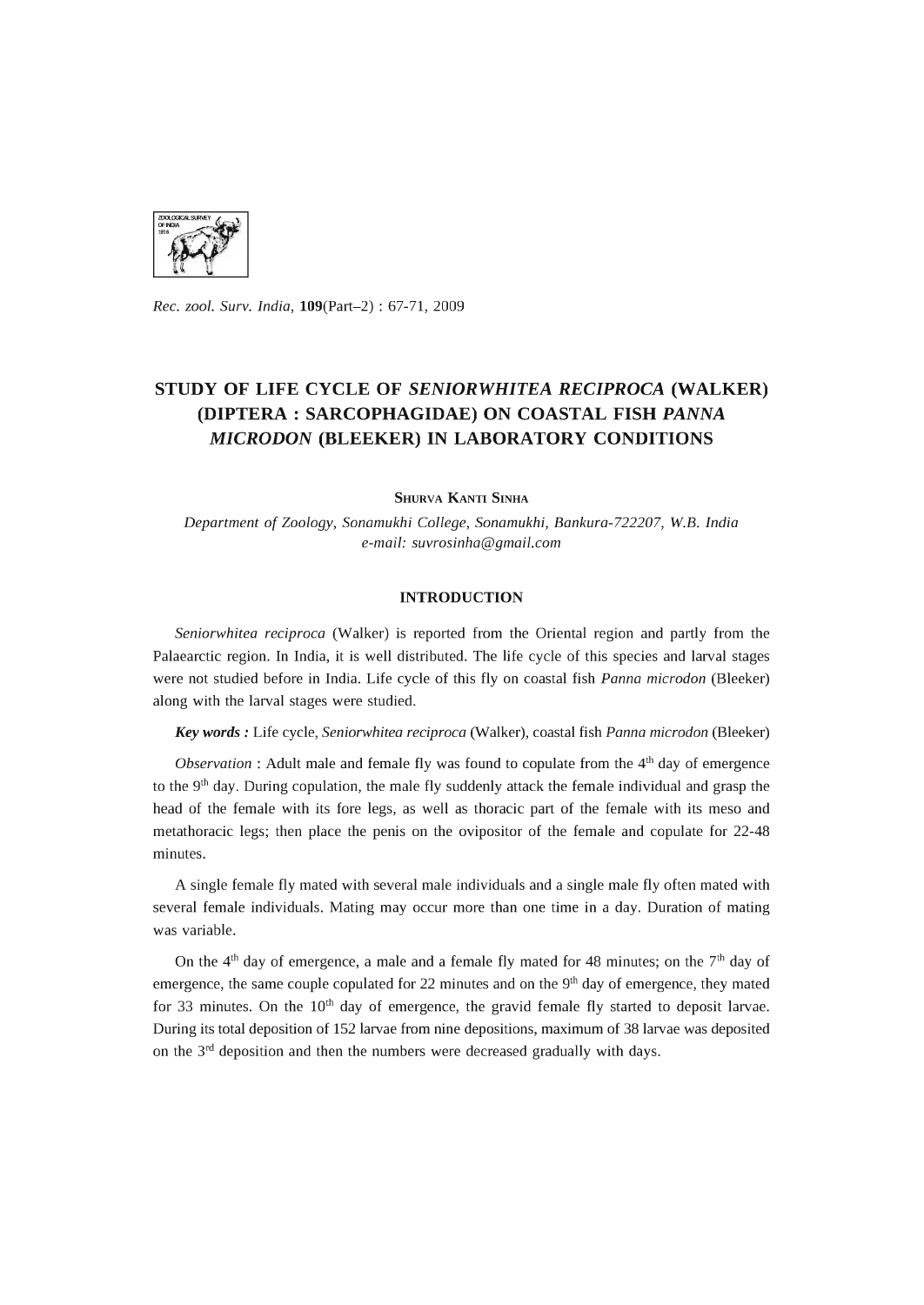| Days of emergence | <b>Number of larvae</b> |
|-------------------|-------------------------|
| 10                | 20                      |
| 15                | 26                      |
| 21                | 38                      |
| 25                | 16                      |
| 27                | 14                      |
| 33                | 12                      |
| 37                | 13                      |
| 43                | 8                       |
| 45                | 5                       |
|                   | <b>Total 152 larvae</b> |

Number of larvae deposited by a female fly-

## Description of different stages: (Figs. 1-12)

#### Larvae:

There were three larval instars; all the instars showed clearly defined 12 body segments and cephalopharynageal sclerite in the first three thoracic segments.

## First instar larva:  $(Fig. 1)$

Larvae ranged in size from 3.5-5.5 mm. in length and 0.5-0.8 mm. in diameter at the widest region.

Segments 2-10 each bordered anteriorly with a complete band of spines on segment 11 and 12 restricted to dorsal and ventral surface; posterior band of spines on segment 6 and 7 restricted to ventral surface only, that of segment 8 interrupted on dorsal surface; segments 9-10 with complete posterior bands of spines.

## Cephalopharyngeal selerite : (Fig. 2)

Slightly pigmented except mouth-hook which is deeply pigmented; hook part strong and curved; antero-dorsal process extended; dorsal and ventral cornu comparatively wide and dorsal cornu slightly longer than ventral cornu.

*Spiracles* : There was no anterior spiracle.

Posterior spiracles (Fig. 3) not prominent, situated in a hollow cavity and each with 2 spiracular openings, elongated and lying side by side; peretreme absent.

 $1<sup>st</sup>$  instar larvae transformed into  $2<sup>nd</sup>$  instar larvae after 9-11 hrs.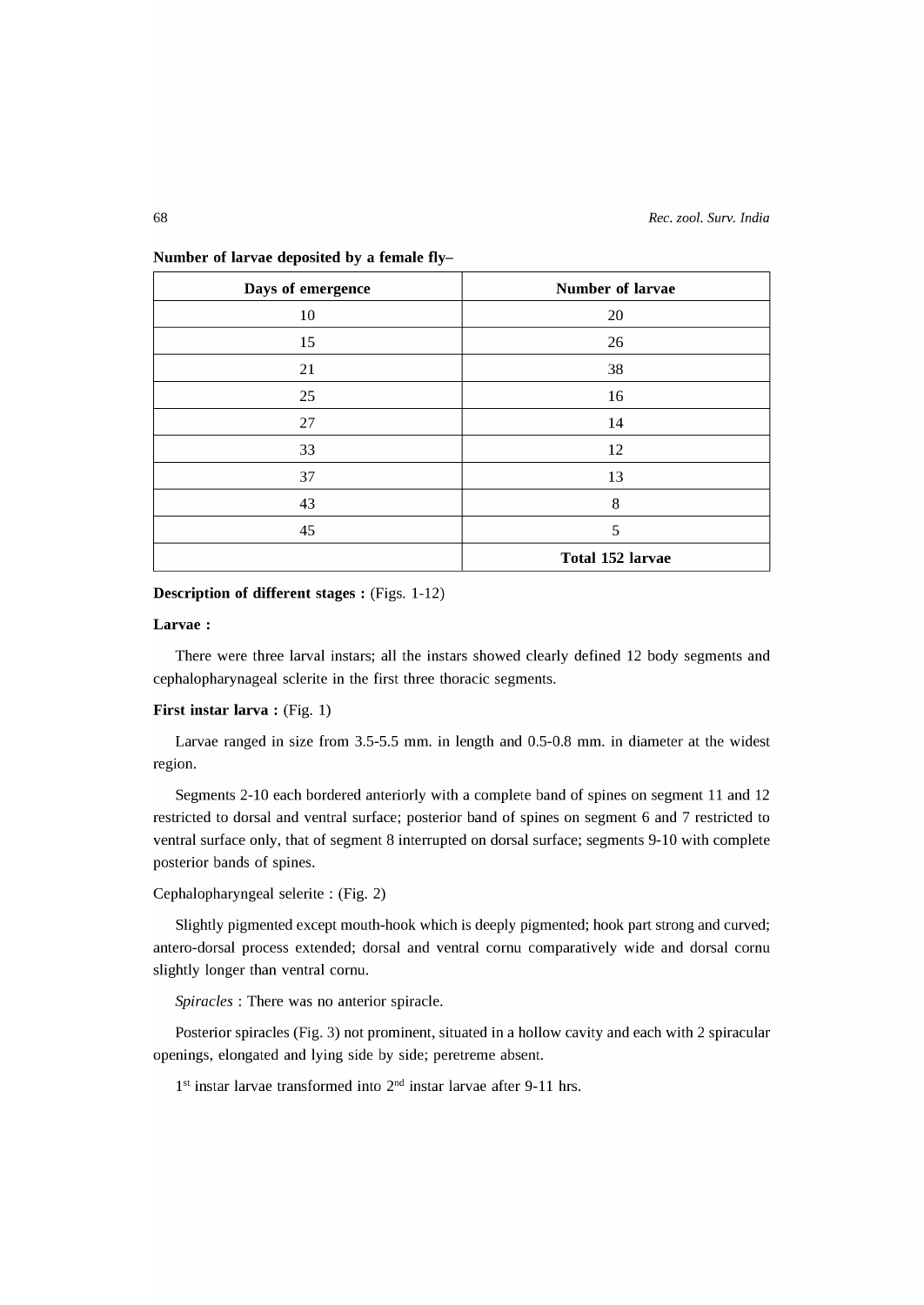**Second instar larva:** (Fig. 4) 6-8 mm in length with diameter 1.4-1.7 mm.

Distribution of spines similar to that of  $1<sup>st</sup>$  instar.

*Cephalopharyngeal Sclerite* : (Fig. 5) slightly pigmented, only the mouth-hook deeply pigmented; parastomal bar prominent; basal piece strong; dorsal and ventral cornu both with window; window of dorsal cornu wider and open.

Spiracles; Anterior spiracles (Fig. 6) each with 12-14 branches;

Posterior spiracles (Fig. 7) large, paired, higher than wide, each composed of 2 slit-like openings situated in a deep cavity; peretreme incomplete; inner projections of peretreme well developed; button absent; ventral arc short; inner arc ill-developed, curved and pointed.

 $2<sup>nd</sup>$  instar larvae transformed into  $3<sup>rd</sup>$  instar after 24-27 hrs.

**Third instar larva:** (Fig. 8) Length of 3rd instar larva 16-18 mm with diameter 3-3.8 mm.

Segments 2-12 each bordered anteriorly with a complete band of spines. Segments 6-11 with complete posterior band of spines.

Inner pair of tubercles on upper border of anal segment separated by a distance equal to the distance between inner and outer tubercles.

*Cephalopharyngeal sclerite* : (Fig. 9) Heavily pigmented; incision between cornu very deep; both dorsal and ventral cornu long and same in length; dorsal cornu with open window.

*Spiracles:* Anterior spiracle (Fig. 11) broad with 12-14 branches; openings of anterior spiracle arranged in a single row.

*Posterior spiracle* (Fig. 10) medium sized; peretreme fairly narrow. Inner projections of peretreme well developed; slits not so long; button absent; inner arc long with loop-shaped tail touching the inner slits; ventral are well developed; posterior spiracles separated by a distance about  $1/3^{rd}$  the width of one siracle.

3<sup>rd</sup> instar larvae pupated after 32-41 hrs. (65-67 hrs. of hatching)

*Puparium* : (Fig. 12) Puparia ranged in length from 9-10.8 mm and diameter in widest part ranged from 4-4.5 mm. Cylindrical in shape, tapering on both ends; colour deep-brown; anterior spiracles with short-stalks; posterior spiracles situated in a deep cavity, spine bands on segments prominent, numerous transverse striations are found between segments. Pupal stage lasted for an average of 186-188 hrs.

Total time required for completion of the life cycle of this species from first instar larvae to adult is about 293-301 hrs.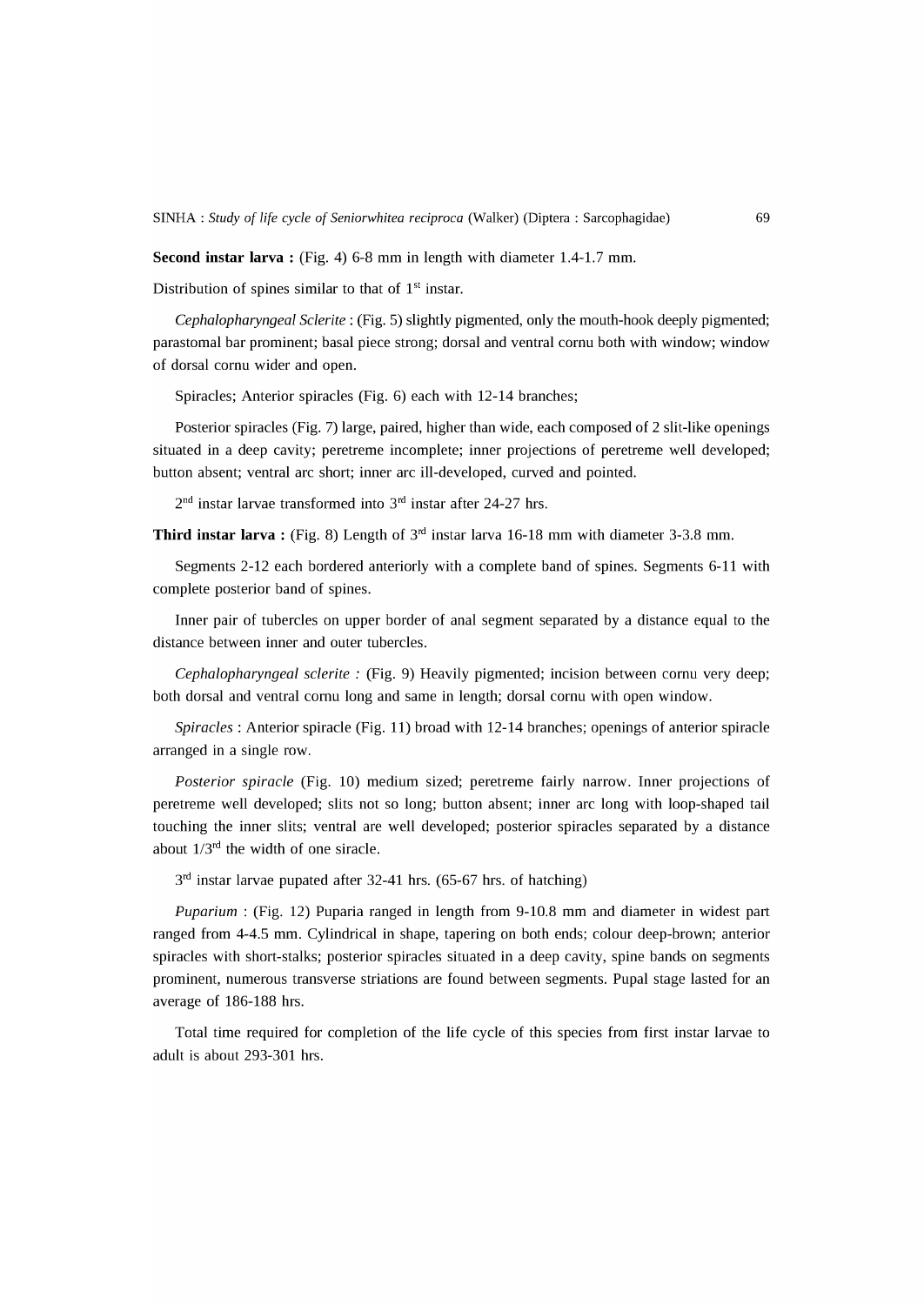

Figs. 1-12. Larval body parts of Seniorwhitea reciproca (Walker)

1-1st instar larva; 2-Cephalopharyngeal sclerite of 1st instar larva; 3-Posterior spiracle of 1st instar larva; 4-2nd instar larva; 5-Cephalopharyngeal sclerite of 2nd instar larva; 6-Anterior spiracles of 2nd instar larva; 7-Posterior spiracles of 2nd instar larva; 8-3rd instar larva; 9-Cephalopharyngeal sclerite of 3rd instar larva; 10-Posterior spiracles of 3rd instar larve; 11-Anterior spiracles of 3rd instar larva; 12-Puparium.